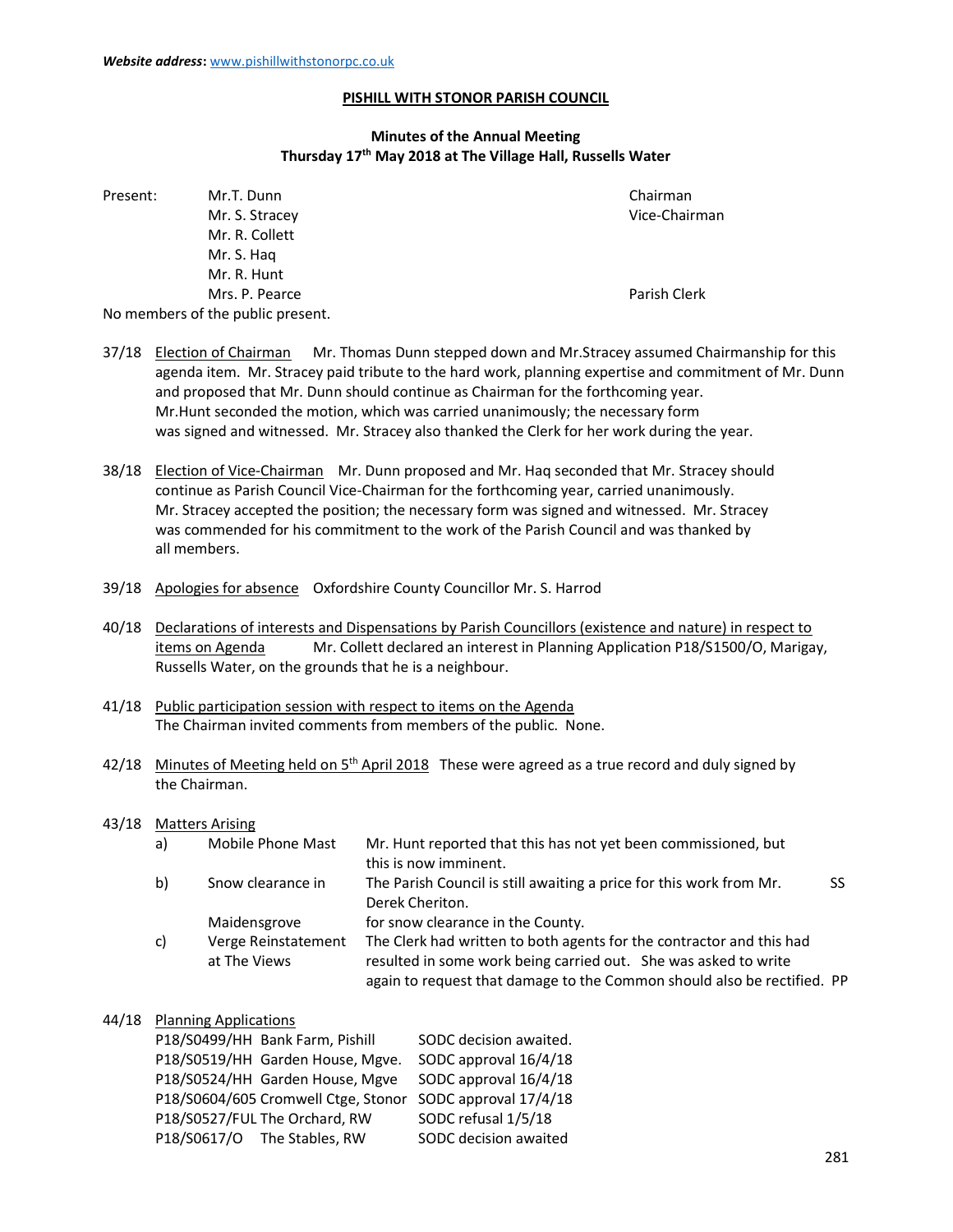\_\_\_\_\_\_\_\_\_\_\_\_\_\_\_\_\_\_\_\_\_\_\_\_\_\_\_\_\_\_\_\_\_\_\_\_\_\_\_\_\_\_\_\_\_\_\_\_\_\_\_\_\_\_\_\_\_\_\_\_\_\_\_\_\_\_\_\_\_\_\_\_\_\_\_\_\_\_\_\_\_\_\_\_\_\_\_\_\_\_\_\_

# 44/18 Planning Applications (cont)

|       |    |                                                                                                                                         |                                   |                             | P18/S0623/HH Chestnut Cottage, Mgv SODC approval 18/4/18                                                                                   |          |  |
|-------|----|-----------------------------------------------------------------------------------------------------------------------------------------|-----------------------------------|-----------------------------|--------------------------------------------------------------------------------------------------------------------------------------------|----------|--|
|       |    |                                                                                                                                         | P18/S1219/FUL Bridleway Barn, RW  |                             | PC no objections,, but requests SODC to impose condition                                                                                   |          |  |
|       |    |                                                                                                                                         |                                   |                             | that parking is restricted to the curtilage of the premises.                                                                               |          |  |
|       |    | P18/S1500/O                                                                                                                             | Marigay, RW                       |                             | Mr.R.Collett had declared an interest in this application, on                                                                              |          |  |
|       |    |                                                                                                                                         |                                   |                             | the grounds that he is a neighbour.                                                                                                        |          |  |
|       |    |                                                                                                                                         |                                   |                             | The Councillors debated the proposal and unanimously                                                                                       |          |  |
|       |    |                                                                                                                                         |                                   |                             | agreed to object. SODC decision now awaited.                                                                                               |          |  |
|       |    |                                                                                                                                         |                                   |                             |                                                                                                                                            |          |  |
| 45/18 |    | <b>Finance</b>                                                                                                                          |                                   |                             |                                                                                                                                            |          |  |
|       |    | The balance at Barclays Bank Community Account stands at £3454.33, which includes the first payment<br>of the SODC Precept of £2400.00. |                                   |                             |                                                                                                                                            |          |  |
|       | a) |                                                                                                                                         | <b>Parish Council Accounts</b>    |                             | The Clerk presented the accounts to the Parish Councillors and they                                                                        |          |  |
|       |    |                                                                                                                                         |                                   |                             | were duly adopted. At the meeting, the Parish Council completed the                                                                        |          |  |
|       |    |                                                                                                                                         |                                   |                             | Certificate of Exemption certifying that during the financial year 2017/18,                                                                |          |  |
|       |    |                                                                                                                                         |                                   |                             | the higher of the authority's gross income for the year or gross annual                                                                    |          |  |
|       |    |                                                                                                                                         |                                   |                             | expenditure for the year did not exceed £25,000. The Clerk will return                                                                     |          |  |
|       |    |                                                                                                                                         |                                   |                             | the Certificate to the external auditors, Moore Stephens.                                                                                  | PP       |  |
|       |    |                                                                                                                                         |                                   |                             | The Chairman and Clerk signed the Receipts & Payments Accounts for                                                                         |          |  |
|       |    |                                                                                                                                         |                                   |                             | the year ended 31 <sup>st</sup> March 2018. The Annual Governance Statement was                                                            |          |  |
|       |    | signed by the Chairman and Clerk and the Accounting Statement 2017/18                                                                   |                                   |                             |                                                                                                                                            |          |  |
|       |    |                                                                                                                                         |                                   |                             | was also agreed and signed by the Chairman and Clerk. The Clerk will                                                                       |          |  |
|       |    |                                                                                                                                         |                                   |                             | arrange for these to be given to the internal auditor.                                                                                     | PP       |  |
|       |    |                                                                                                                                         |                                   |                             | The Exercise of Public Rights period commences on 4 <sup>th</sup> June and ends on                                                         |          |  |
|       |    |                                                                                                                                         |                                   | 13 <sup>th</sup> July 2018. |                                                                                                                                            |          |  |
|       | b) |                                                                                                                                         | Annual risk assessment            |                             | These details had been sent to councillors before meeting and were                                                                         |          |  |
|       |    |                                                                                                                                         |                                   |                             | agreed unanimously. The Risk Assessment now includes an annual                                                                             |          |  |
|       |    |                                                                                                                                         |                                   |                             | re-assessment of Data Protection.                                                                                                          |          |  |
|       | C) | Insurance Renewal                                                                                                                       |                                   |                             | Came & Company details had been sent to councillors before meeting.                                                                        |          |  |
|       |    |                                                                                                                                         |                                   |                             | The new insurance provider will be 'Inspire', and the annual premium will                                                                  |          |  |
|       |    |                                                                                                                                         |                                   |                             | be £350.00, which would be reduced to £335.00 if the Parish Council                                                                        |          |  |
|       |    |                                                                                                                                         |                                   |                             | entered into a 3-year Long Term Agreement. This figure includes the                                                                        |          |  |
|       |    |                                                                                                                                         |                                   |                             | insurance tax and Came & Co's premium fee of £50.00. The Parish<br>Councillors discussed this option and unanimously agreed to opt for the |          |  |
|       |    |                                                                                                                                         |                                   |                             | Long Term Agreement.                                                                                                                       |          |  |
|       | d) | Payments                                                                                                                                |                                   |                             |                                                                                                                                            |          |  |
|       |    |                                                                                                                                         |                                   |                             |                                                                                                                                            |          |  |
|       |    |                                                                                                                                         | Cheques drawn since last meeting: |                             | Ch.no: 1000534 Henley Standard (display ad for ann.mtg)                                                                                    | £ 29.57  |  |
|       |    |                                                                                                                                         | Cheques drawn at meeting:         |                             |                                                                                                                                            |          |  |
|       |    |                                                                                                                                         |                                   |                             | Ch.no: 100535 Came & Company (Insurance 1/6/18-31/5/19)                                                                                    | £335.00  |  |
|       |    |                                                                                                                                         |                                   |                             | 100536 Vision ICT (website hosting & support)                                                                                              | £288.00* |  |
|       |    |                                                                                                                                         |                                   |                             | 100537 Village Hall, Russells Water (mtg. hire)                                                                                            | £ 18.00  |  |
|       |    |                                                                                                                                         |                                   |                             | 100538 P.A.Pearce (clerks wages 6 wks @ £84pw +                                                                                            |          |  |
|       |    |                                                                                                                                         |                                   |                             | expenses: postage, A4 paper, phone)                                                                                                        | £560.00  |  |
|       |    |                                                                                                                                         | World War 1 donation:             |                             | It had been agreed at the last meeting to donate £100 towards                                                                              |          |  |
|       |    |                                                                                                                                         |                                   |                             | the World War 1 commemoration taking place in November, but                                                                                |          |  |
|       |    |                                                                                                                                         |                                   |                             | the Clerk had been asked by the organisers to delay this until nearer                                                                      |          |  |
|       |    |                                                                                                                                         |                                   | the date.                   |                                                                                                                                            | b/f      |  |
|       |    |                                                                                                                                         |                                   |                             | *The Clerk was asked to contact Vision ICT to ensure their compliance with the GDPR.                                                       | PP       |  |
|       | e) | VAT Refund                                                                                                                              |                                   |                             | The Clerk had applied to HMRC for £64.76 VAT refund.                                                                                       | b/f      |  |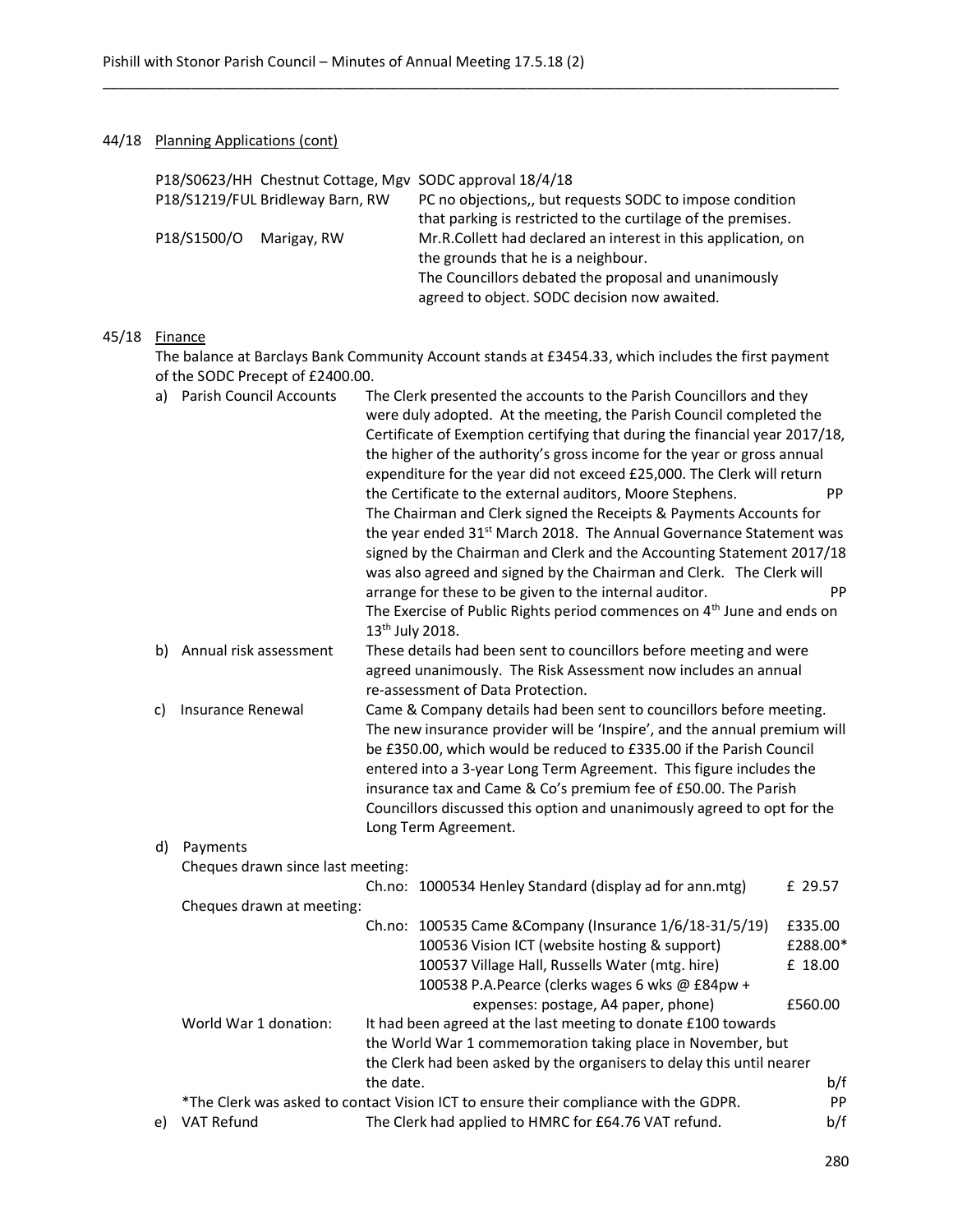|       | 46/18 Parish Communications |                                                                     |                                                                                                                                                                                                                                                                                                                                                                                                                                                                                                                                                                                                                                     |             |
|-------|-----------------------------|---------------------------------------------------------------------|-------------------------------------------------------------------------------------------------------------------------------------------------------------------------------------------------------------------------------------------------------------------------------------------------------------------------------------------------------------------------------------------------------------------------------------------------------------------------------------------------------------------------------------------------------------------------------------------------------------------------------------|-------------|
|       | a)                          | <b>Broadband</b>                                                    | Mr. Haq reported that Russells Water and Maidensgrove are now 'live',<br>together with Stonor, and all are accepting orders. Pishill still scheduled<br>for June 2018.                                                                                                                                                                                                                                                                                                                                                                                                                                                              |             |
|       | b)                          | Data Protection                                                     | The Parish Council will complete the Data Protection audit in<br>preparation for GDPR regulations coming into effect on 25 <sup>th</sup> May.<br>Parish Councillors are to be added to the Council's distribution list<br>automatically.                                                                                                                                                                                                                                                                                                                                                                                            | SH/PP<br>PP |
| 47/18 |                             | Defibrillators in Parish                                            |                                                                                                                                                                                                                                                                                                                                                                                                                                                                                                                                                                                                                                     |             |
|       | a)<br>b)                    | Russells Water<br>Maidensgrove,<br>Pishill, Stonor                  | Mr. Collett reported that the Chairman of the Village Hall Committee,<br>Mr. Adrian de Segundo, has said that the Village Hall has sufficient<br>funding to provide its own defibrillator and therefore the leaflets<br>produced by the Parish Council were not delivered in Russells Water.<br>Leaflets had been hand-delivered to residents in Maidensgrove, Pishill<br>and Stonor and a good response had been received with pledges<br>amounting to approximately £1400. The Clerk is currently researching<br>other sources of funding from grant aid etc., and it is hoped that either<br>SODC or OCC will be able to assist. | PP          |
| 48/18 |                             | <b>Commons Report</b>                                               |                                                                                                                                                                                                                                                                                                                                                                                                                                                                                                                                                                                                                                     |             |
|       | a)                          | Driving on Maidengve                                                | Nothing to report.                                                                                                                                                                                                                                                                                                                                                                                                                                                                                                                                                                                                                  |             |
|       | b)                          | and Rus. Wtr Common<br>Driving through fields                       | Quiet at present                                                                                                                                                                                                                                                                                                                                                                                                                                                                                                                                                                                                                    |             |
|       | c)                          | Right of Way at RWtr                                                | This had been referred to agents acting for Lord Camoys who is currently                                                                                                                                                                                                                                                                                                                                                                                                                                                                                                                                                            |             |
|       |                             |                                                                     | undergoing hospital treatment. It is hoped that a conclusion will be<br>reached when Lord Camoys is fully recovered.                                                                                                                                                                                                                                                                                                                                                                                                                                                                                                                | b/f         |
| 49/18 | <b>Roads</b><br>a)          | Parish Potholes                                                     | OCC Highways are fully aware of the problems and will be dealing with<br>serious potholes on Maidensgrove Common between 4 <sup>th</sup> -8 <sup>th</sup> June.<br>The Clerk is in contact with Mr. Rob Saunders, a Highways Inspector who<br>is proving very helpful.                                                                                                                                                                                                                                                                                                                                                              |             |
|       | b)                          | B480                                                                | Serious potholes, already reported to OCC Highways. Clerk to continue                                                                                                                                                                                                                                                                                                                                                                                                                                                                                                                                                               |             |
|       | c)<br>d)                    | Salt bins, Pishill Bank<br>Clearance of Balham's                    | to press for action.<br>Mr. Stracey will provide small black containers for the residents.<br>Mr. Philip Shaw, with the help of Mr. Hunt and Mr. Stracey, has cleared<br>the ditches in both locations. The cost of this will be met from the<br>Community Infrastructure Levy. The Chairman expressed the parish<br>council's thanks for carrying out this work.                                                                                                                                                                                                                                                                   | PP<br>SS    |
|       | 50/18 Footpaths             |                                                                     | Nothing to report.                                                                                                                                                                                                                                                                                                                                                                                                                                                                                                                                                                                                                  |             |
| 51/18 | Refuse & Waste Management   |                                                                     | Nothing to report.                                                                                                                                                                                                                                                                                                                                                                                                                                                                                                                                                                                                                  |             |
| 52/18 | a)                          | Any other business<br>Letter from Chairman<br>to Hon William Stonor | Recently the Hon. William Stonor had delivered letters to the<br>residents of Stonor, inviting them to apply for free season tickets<br>to certain Stonor Park events. This had been well-received and a<br>letter was sent by the Chairman to the Hon. William Stonor thanking<br>on behalf of the residents.                                                                                                                                                                                                                                                                                                                      |             |
|       | b)                          | Diversion signs                                                     | Mr. Stracey requested that OCC Highways should be contacted asking<br>for the surplus road diversion signs to be removed.                                                                                                                                                                                                                                                                                                                                                                                                                                                                                                           | PP          |

\_\_\_\_\_\_\_\_\_\_\_\_\_\_\_\_\_\_\_\_\_\_\_\_\_\_\_\_\_\_\_\_\_\_\_\_\_\_\_\_\_\_\_\_\_\_\_\_\_\_\_\_\_\_\_\_\_\_\_\_\_\_\_\_\_\_\_\_\_\_\_\_\_\_\_\_\_\_\_\_\_\_\_\_\_\_\_\_\_\_\_\_